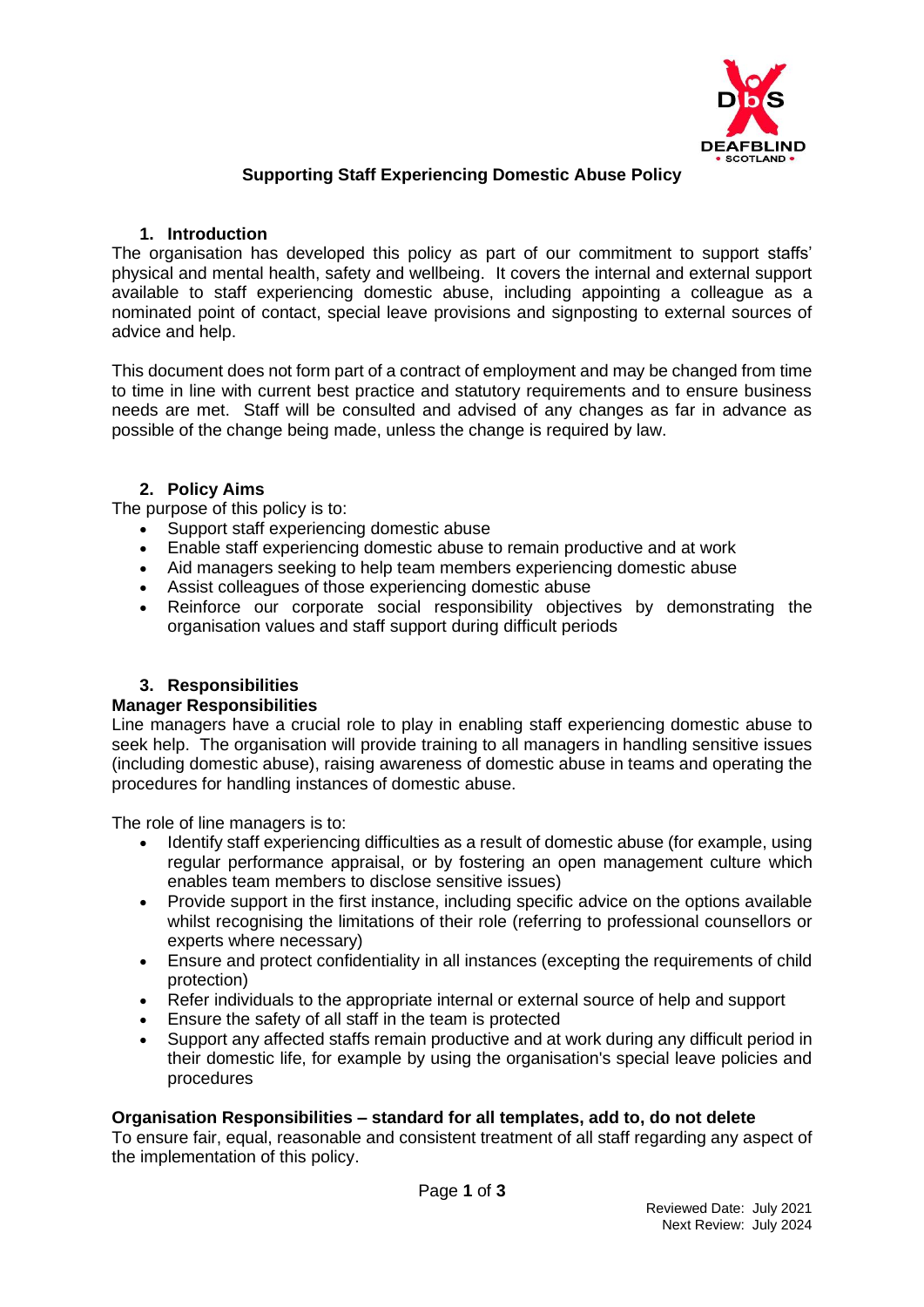

To ensure all those with line management responsibility are reasonably trained in the practical application of this policy.

To regularly review and update this policy in line with legislation and best practice.

## **4. Defining Domestic Abuse**

Domestic abuse is defined as any incident of physical or mental abuse or threatening behaviour between adults who are, or who have been, intimate partners or family members. The policy applies equally to all staff whatever their sex and covers psychological, emotional and financial abuse in addition to physical abuse.

### **5. Internal support**

In order to support staff who experience domestic abuse the organisation will:

- Nominate an appointed person in the workplace to act as a confidential first point of contact
- Offer access to counselling and publicise the availability of this support regularly through notice boards, the intranet and ongoing health and wellbeing initiatives
- Offer access to counselling and other support to staff perpetrating domestic abuse who seek help from us
- Raise workplace awareness of domestic abuse issues through a programme of regular information initiatives

# **6. External support**

The organisation will signpost external sources of help and support for staff and managers, including information on:

- **Respect** provides practical information and advice on domestic abuse for perpetrators, the abused, health and social care professionals, and family and friends – [www.respect.uk.net](http://www.respect.uk.net/)
- **The National Domestic Abuse Helpline** provides advice for those experiencing domestic abuse – 0808 2000 247
- **Business in the Community's** toolkit helps to ensure all staff feel supported and empowered by their workplace to deal with domestic abuse [www.bitc.org.uk/toolkit/domestic-abuse-toolkit/](http://www.bitc.org.uk/toolkit/domestic-abuse-toolkit/)
- **UK Government** advice and guidance for those who are experiencing or feel at risk of domestic abuse during the coronavirus pandemic – [www.gov.uk/guidance/domestic](http://www.gov.uk/guidance/domestic-abuse-how-to-get-help)[abuse-how-to-get-help](http://www.gov.uk/guidance/domestic-abuse-how-to-get-help)

# **7. Attendance**

The organisation recognises those experiencing domestic abuse may need to be absent from work at times and will assist them by using our special leave policies.

Individual absences can be discussed and agreed between the staff member and the line manager.

### **8. Security and Safety**